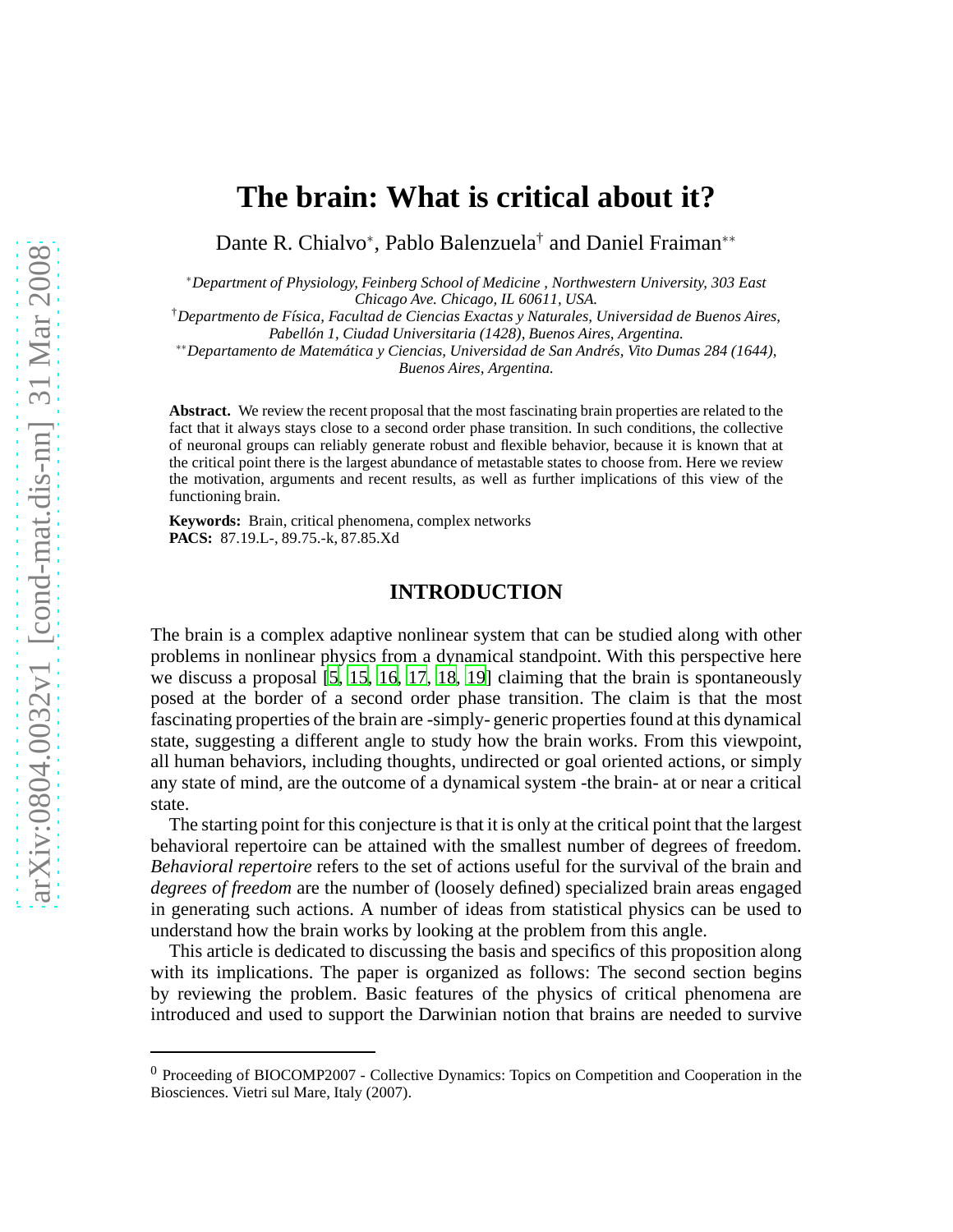in a critical world. The third section addresses predictable observations, and the fourth section reviews recent results that support the idea of a critical state in brain function. The paper closes with a short discussion of its implications.

#### **WHAT IS THE PROBLEM?**

New fascinating discoveries about brain physiology are reported every week , each one uncovering a relatively isolated aspect of brain dynamics. Yet the reverse process how these isolated pieces can be integrated to explain how the brain works- is rarely discussed. Large-scale knowledge of the nervous system is generally only casted in psychological terms, with little discussion of underlying mechanisms. The goal should be, as it is in physics, to explain all macroscopic phenomena -regardless of their natureon the basis of their underlying microscopic dynamics.

The problem discussed here concerns which underlying properties allow the brain to work as a collective of neuronal groups. How chief brain abilities work in concert, how perception and action are engaged, and how the conscious mind emerges out of electrical impulses and neurochemistry is what we wish to understand, to name a few. This is essentially equivalent, for instance, to understanding how culture (or any other community emergent property) emerges from each individual's intellectual capital. It is clear that the solution of these questions, as for other complex systems, requires more than the mere enumeration of all the knowledge about the individual components.

The task of understanding how a collective works together is challenging, but even more is in the case of the brain. As a whole the brain has some notoriously conflictive demands. In some cases it needs to stay "integrated" and in others must be able to work "segregated", as discussed extensively by Tononi and colleagues  $[48, 49]$  $[48, 49]$  $[48, 49]$ .<sup>[1](#page-1-0)</sup> This is a non trivial constraint, nevertheless mastered by the brain as it is illustrated with plenty of neurobiological phenomenology. Any conscious experience always comprises a single undecomposable scene [\[48\]](#page-18-0), i.e., an integrated state. This integration is such that once a cognitive event is committed, there is a refractory period in which nothing else can be thought of. At the same time segregation properties allow for a large number of conscious states to be accessed over a short time interval. As an analogy, the integration property we are referring to could be understood as the capacity to act (and react) on an all-or-nothing basis, similar to an action potential or a travelling wave in a excitable system. The segregation property could be then visualized as the capacity to evoke equal or different all-or-nothing events using different elements of the system. In fact, this metaphor may be more than applicable.

It will be discussed below that the segregation-integration conflict shares many similarities with the dynamics seen in nonlinear systems near a order disorder phase transition.

<span id="page-1-0"></span> $<sup>1</sup>$  Perhaps the same conflict can be identified also in other complex systems.</sup>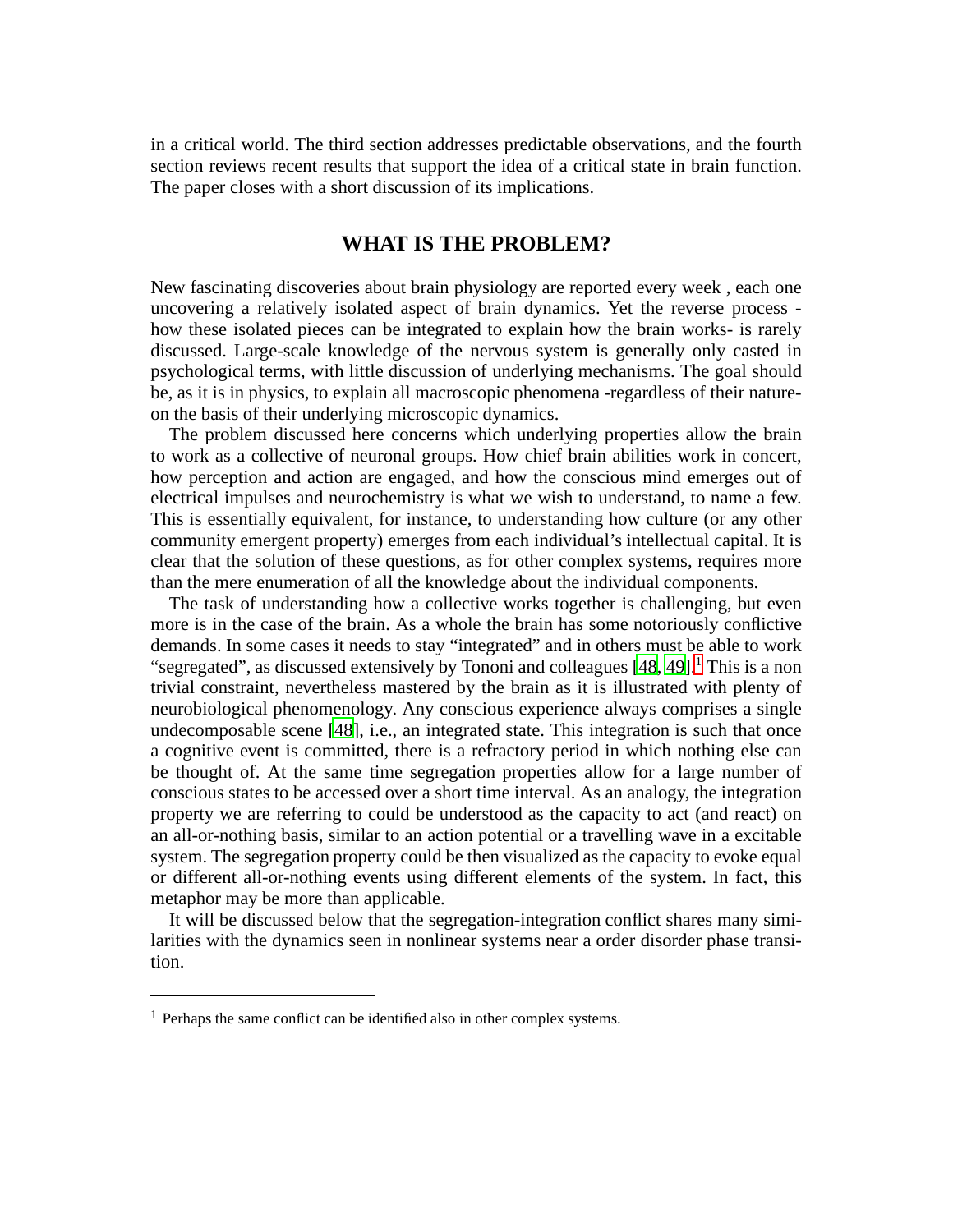#### **What is special about being critical**

Work in the last two decades has shown that complexity in nature often originates from the tendency of non-equilibrium extended nonlinear systems to drift towards a critical point. There are many examples in which this connection was made more or less rigourously including problems in physics, economy, biology, macroeconomics, cosmology and so on [\[32,](#page-17-5) [41](#page-18-2), [50](#page-18-3), [5,](#page-16-0) [10\]](#page-16-1). It had been argued already [\[5,](#page-16-0) [15](#page-17-0), [16,](#page-17-1) [18,](#page-17-3) [19](#page-17-4)] that the same approach should be used to understand large scale brain dynamics.

To review such a proposal we will briefly discuss which features of the critical state are pertinent to the conjecture that the brain is critical. As an example we will use the well known Ising model of the magnetization in ferromagnetic materials, but it should be noted that the important point are the universal features of the phase transition and not the model itself.

We can describe the Ising model by considering a relatively small square lattice containing  $N = LxL$  sites, with each *i* site associated with a variable  $s_i$ , where  $s_i = +1$ represents an "up" spin and  $s_i = -1$  a "down" spin. Then any particular configuration of the lattice is specified by the set of variables *s*1,*s*2,...,*sN*. The energy in absence of external magnetic field is given by

$$
E = -J \sum_{i,j=nn(i)}^{N} s_i s_j \tag{1}
$$

where *J* is the coupling constant and the sum of *j* runs over the nearest neighbors of a given site  $i$  ( $nn(i)$ ). The simulation is usually implemented with the Metropolis Monte Carlo algorithm [\[30,](#page-17-6) [46\]](#page-18-4) solving for a given heat bath temperature *T*.

Collectively, spins will show different degrees of order and magnetization values depending on the temperature, as seen in the ferromagnetic-paramagnetic phase transition illustrated in Figure 1. A material is ferromagnetic if it displays a spontaneous magnetization in absence of any external magnetic field. If we increase the temperature the magnetization gets smaller and finally reaches zero. At low temperature the system is very ordered with only very large domains of equally oriented spins, a state almost invariant in time. At very high temperatures, spin orientation changes constantly and become correlated only at very short distances resulting in vanishing magnetization. Only in between these two homogeneous states, at the critical temperature, does the system exhibit peculiar fluctuations both in time and space. The temporal fluctuations of the magnetization is scale invariant. Similarly, the spatial distribution of spins clusters show long range (power law) correlations and scale invariance reflected in a fractal structure of clusters of aligned spins. It is important to realize two points: 1) these large structures only emerge at the critical point, and 2) they extend up to the system size despite the fact that the interactions between the systems elements are only *short-range* (i.e., between the nearest neighbors). Thus, at the critical temperature, the system is able to maintain correlation between far away sites (up to the size of the system) staying long periods of time in a given meta-stable state but also exploring a large diversity of such states. This behavior is reflected in the maximization of the fluctuations of magnetization, a typical signature of a second order phase transition.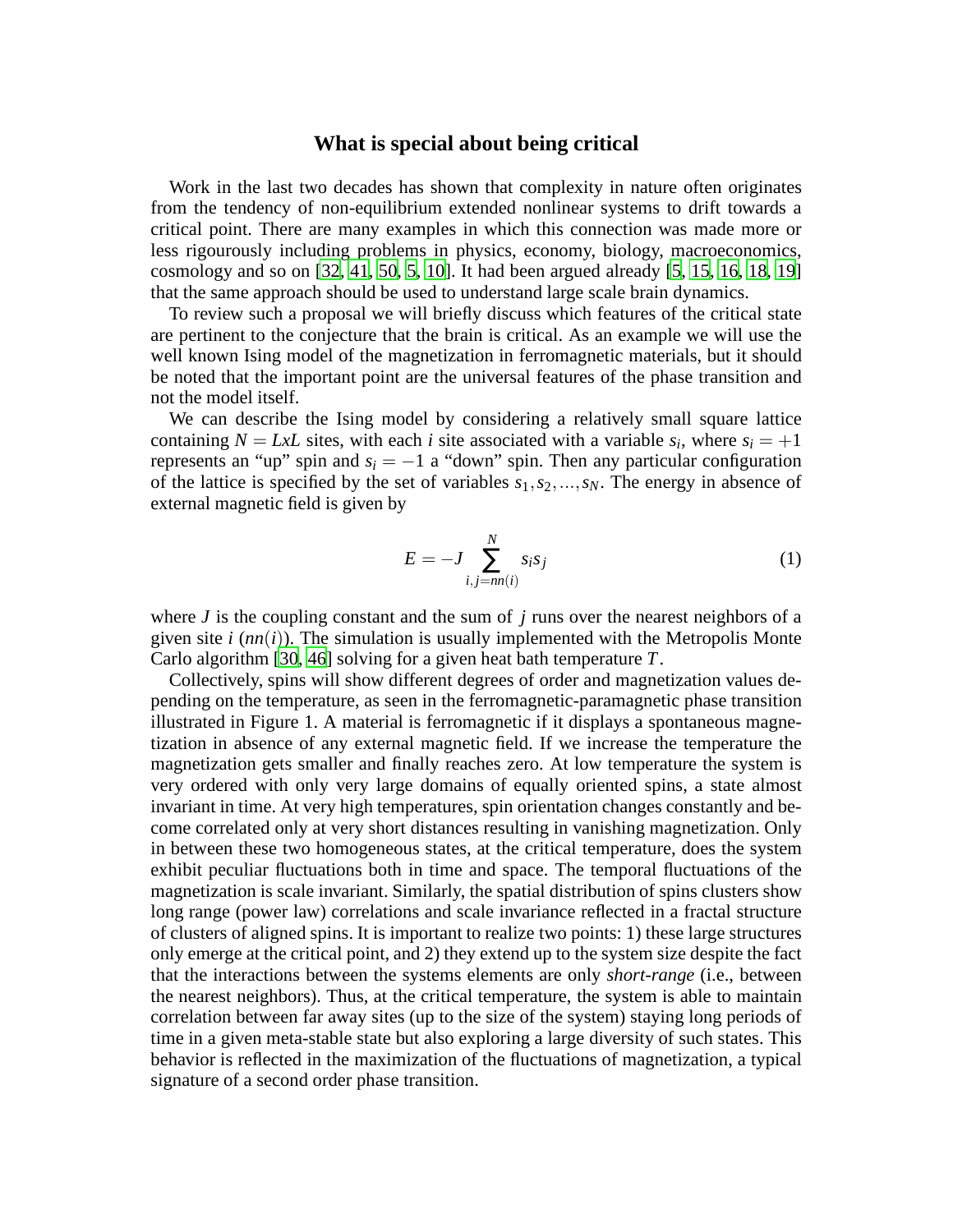

**FIGURE 1.** Ferromagnetic-paramagnetic phase transition. Bottom: Temperature dependence of magnetization m(T) for Fe. Top three panels are snapshots of the spins configuration at one moment in time for three temperatures: subcritical, critical, and supercritical.

We propose that this dynamical scenario -generic for any second order phase transition- is strikingly similar to the integrated-segregated dilemma discussed above, and is necessary for the brain to operate as a conscious device. It is important to note that there are no other conceivable dynamical scenarios or robust attractors known to exhibit these two properties simultaneously. Of course, any system could trivially achieve integration and long range correlations in space by increasing links' strength among faraway sites, but these strong bonds prevent any segregated state.

#### **Why do we need a brain?**

This question may sound frivolous but it is not at all, because in Darwinian terms it is necessary to consider the brain embedded in the rest of nature, and co-evolving according with the constraints of natural selection. Although some views could advocate for computational properties in specific neural circuits and find mathematical justification for it existence, we simply think that the brains we see today are the ones that -for whatever means- got an edge and survived. How consistent is our view of the brain near a critical point will be answered by considering these Darwinian constraints. We propose that the brains we see today are critical because the world in which they have to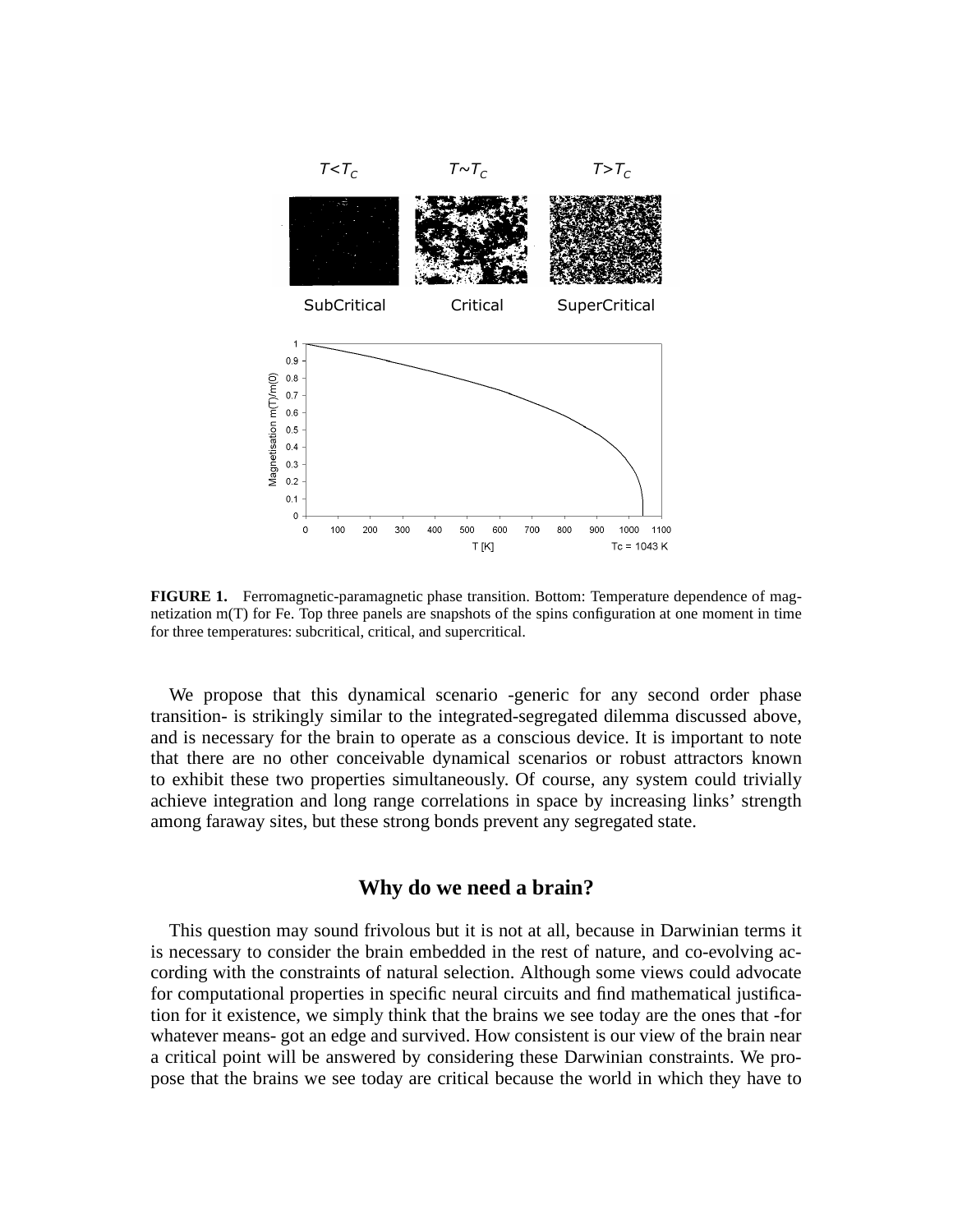survive is up to some degree critical as well. Let us look at the other possibilities. If the world were sub-critical then everything around will be simple and uniform (as in the left top panel of Figure 1); there would be nothing to learn, a brain will be superfluous. In a supercritical world, everything would be changing all the time (as in the right top panel of Figure 1); in these conditions it would be impossible to learn. Thus in neither extreme could a brain have provided an edge to survive- in the very uniform world there is nothing to learn and in the wildly fluctuating one there is no use for learning. The brain, therefore, must only be necessary to navigation in a complex, critical world.<sup>[2](#page-4-0)</sup> In a critical world, things are most often the same, but there is always room for surprises. To us, this is -intuitively speaking- how the dynamics with power law correlations look like, there is always a very unlikely event that always surprises us, i.e., some novelty on a background of well known usual things. We "need" a brain *because* the world is critical [\[5,](#page-16-0) [6,](#page-16-2) [7,](#page-16-3) [15,](#page-17-0) [32\]](#page-17-5).

Furthermore, a brain not only needs to learn and remember, but also has to be able to forget and adapt. If the brain were sub-critical then all brain states would be strongly correlated with the consequence that brain memories would be frozen. On the other extreme, a supercritical brain would have patterns changing all the time, resulting in the inability to hold any long term memory. One must conclude therefore that in order to be highly susceptible the brain itself has to be near the critical state.

Of course these ideas are not entirely new, indeed almost the same intuition prompted Turing half a century ago to speculate about learning machines using similar terms [\[51](#page-18-5)].

# **WHAT SHOULD BE SEEN?**

In previous writings we have advanced a tentative list of features of the critical point that should be observed in brain experiments. These included:

1. At large scale:

Cortical long range correlations in space and time. Large scale anti-correlated cortical states.

2. At small scale:

"Neuronal avalanches", as the normal homeostatic state for most neocortical circuits. "Cortical-quakes" continuously shaping the large scale synaptic landscape providing "stability" to the cortex.

3. At behavioral level:

All adaptive behavior should be "bursty" and apparently unstable, always at the "edge of failing". Life-long learning should be critical due to the effect of continuously "rising the bar".

In addition one should be able to demonstrate that a brain behaving in a critical world performs optimally at some critical point, thus confirming the intuition that the problem can be better understood by considering the environment from which brains evolved.

<span id="page-4-0"></span> $2$  It has been already argued elsewhere [\[5,](#page-16-0) [32\]](#page-17-5) that the world at large is critical.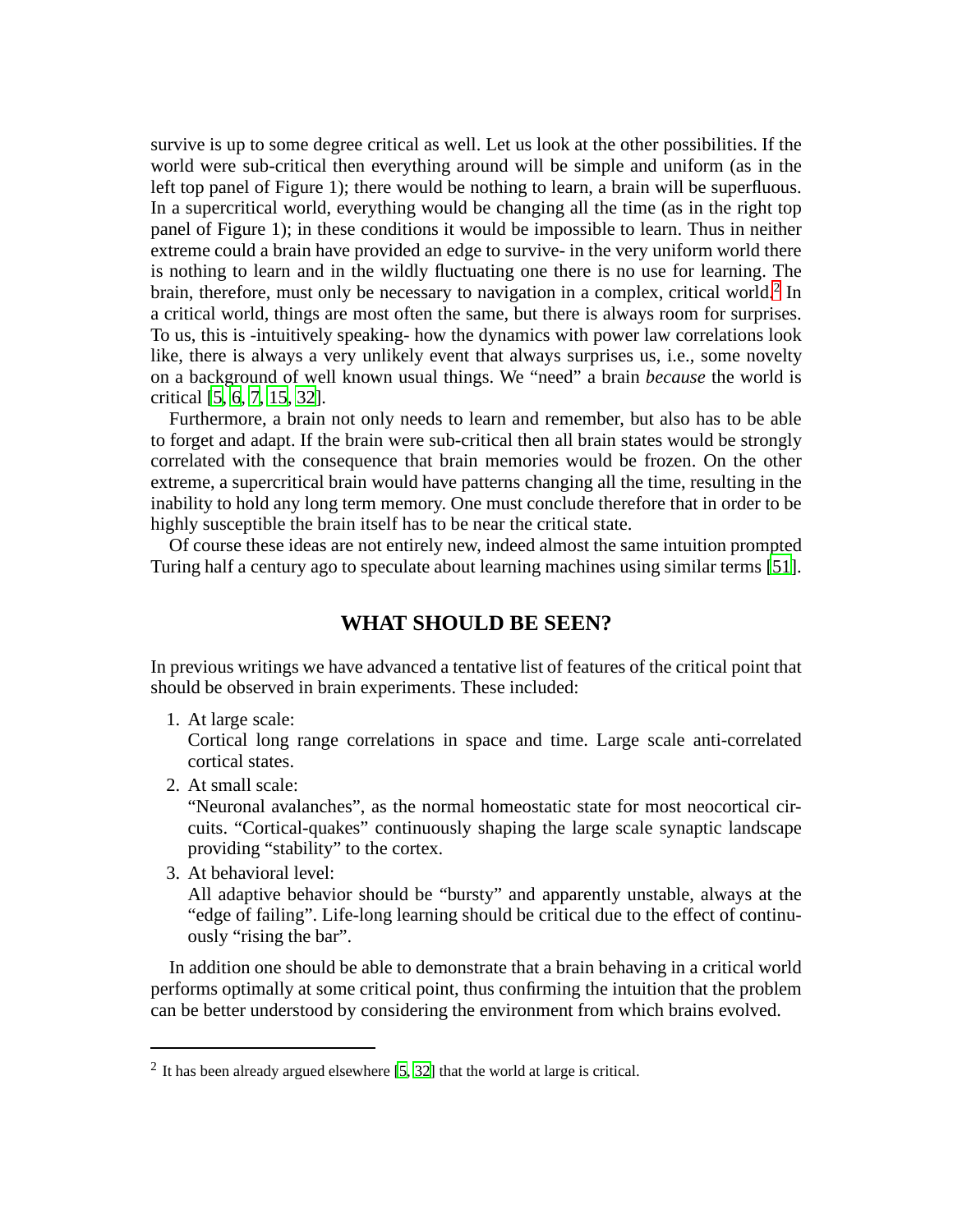In the list above, the first item concerns the most elemental facts about critical phenomena: despite the well known short range connectivity of the cortical columns, long range structures appear and disappear continuously. The presence of inhibition as well as excitation together with elementary stability constraints determine that cortical dynamics should exhibit large scale anti-correlated structures as well [\[22\]](#page-17-7). The features at smaller scales could have been anticipated from theoretical considerations, but avalanches were first observed empirically in cortical cultures and slices by Plenz and colleagues [\[11\]](#page-16-4). An important point that is left to understand is how these quakes of activity shape the neuronal synaptic profile during development. At the next level this proposal suggests that human (and animal [\[13](#page-17-8), [37\]](#page-17-9)) behavior itself should show evidence of criticality and learning also should be included. For example, in teaching any skill one chooses increasing challenging levels that are easy enough to engage the pupils but difficult enough not to bore them. This "raising the bar" effect continues through life, pushing the learner continuously to the edge of failure! It would be interesting to measure some order parameter for sport performance to see if shows some of these features for the most efficient teaching strategies.

# **RECENT RESULTS**

#### **Neuronal avalanches in cortical networks**

The first demonstration that neuronal populations can exhibit critical dynamics were the experiments reported by Plenz' lab [\[11\]](#page-16-4). What they uncovered was a novel type of electrical activity for the brain cortex. This type of population activity, which they termed "neuronal avalanches", sits half way in between two well known patterns: the oscillatory or wave-like highly coherent activity on one side and the asynchronic and incoherent spiking on the other. In each neuronal avalanche it is typical of a large probability to engage only few neurons and a very low probability to spread and activate the whole cortical tissue. In very elegant experiments Plenz and colleagues estimated a number of properties indicative of critical behavior including a power law with an exponent ∼ 3/2 for the density of avalanche sizes (see Figure 2). This agrees exactly with the theoretical expectation for a critical branching process [\[57](#page-18-6)]. Further experiments in other settings, including monkey and rat in vivo recordings, have already confirmed and expanded upon these initial estimations [\[12,](#page-17-10) [34,](#page-17-11) [45](#page-18-7), [33](#page-17-12)].

An unsolved problem here is to elucidate the precise neuronal mechanisms leading to this behavior. Avalanches of activity such as the one observed by Plenz could be the reflection of completely different scenarios. It could be that the power law distribution of avalanches sizes reflect several non- homogeneous Poisson processes that when added together look like a scale free process. This is unlikely, and scaling analysis should show that this is not the case. It could also reflect a structural (i.e., anatomical) substrate over which travelling waves in the peculiar form of avalanches occur. This would imply that the long range correlations detected are trivially due to long range connections. If that is the case, as was discussed above, this would have nothing to do with criticality, and furthermore would imply that segregation is impossible. Based of what is known about the connectivity, it is reasonable to think of a dynamical mechanism responsible for this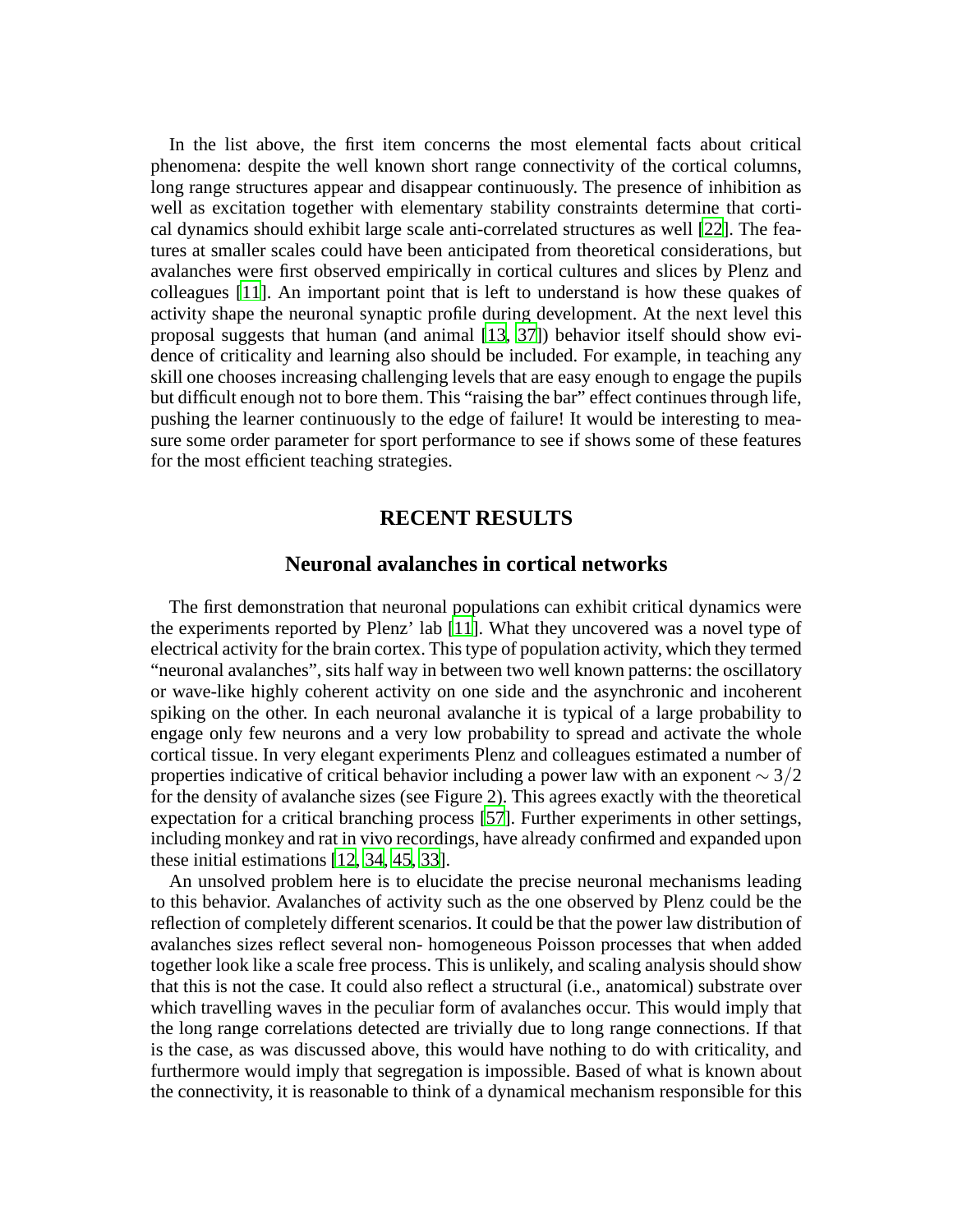

**FIGURE 2.** Scaling in neuronal avalanches of mature cortical cultured networks. The distribution of sizes follows a power law with an exponent  $\sim$  3/2 (dashed line) up to a cutoff which depends on the grid size. The data, re-plotted from Figure 4 of [\[11\]](#page-16-4), shows the probability of observing an avalanche covering a given number of electrodes for three sets of grid sizes shown in the insets with n=15, 30 or 60 sensing electrodes (equally spaced at  $200\mu$ *m*). The statistics is taken from data collected from 7 cultures in recordings lasting a total of 70 hours and accumulating  $58000 (+ - 55000)$  avalanches per hour (mean  $+-$  SD).

type of activity. One can assume that the neuronal avalanches occur over a population of locally connected neurons. Their ongoing collective history will permanently keep them near the border of avalanching and each collective event will only excite enough neurons to dissipate the excess of activity. This is the most likely scenario, following the ideas put forward by Bak and colleagues [\[5,](#page-16-0) [6](#page-16-2), [7,](#page-16-3) [32\]](#page-17-5); however, there is no theoretical formalization of these results as of yet.

The most significant theoretical effort to elucidate the mechanisms underlying neuronal avalanches was reported recently by Levina and colleagues [\[28](#page-17-13)]. They considered a network model of excitable elements with random connectivity in which the coupling is activity dependent, such that, as in reality, too much activity exhausts the synaptic resources. This induces a decreasing in coupling strength which in turn decreases the propagation of activity. The interaction between activity and coupling results in a selforganized drifting of the dynamic towards a critical avalanching activity with the statistics reported in Plenz' experiments. Further work is needed to see other spatiotemporal properties of neuronal avalanches to check if they follows the mechanism suggested by Levina et al. [\[28\]](#page-17-13).

#### **Functional brain networks are complex**

Functional magnetic resonance imaging (fMRI) allows us to non-invasively monitor spatio-temporal brain activity under various cognitive conditions. Recent work using this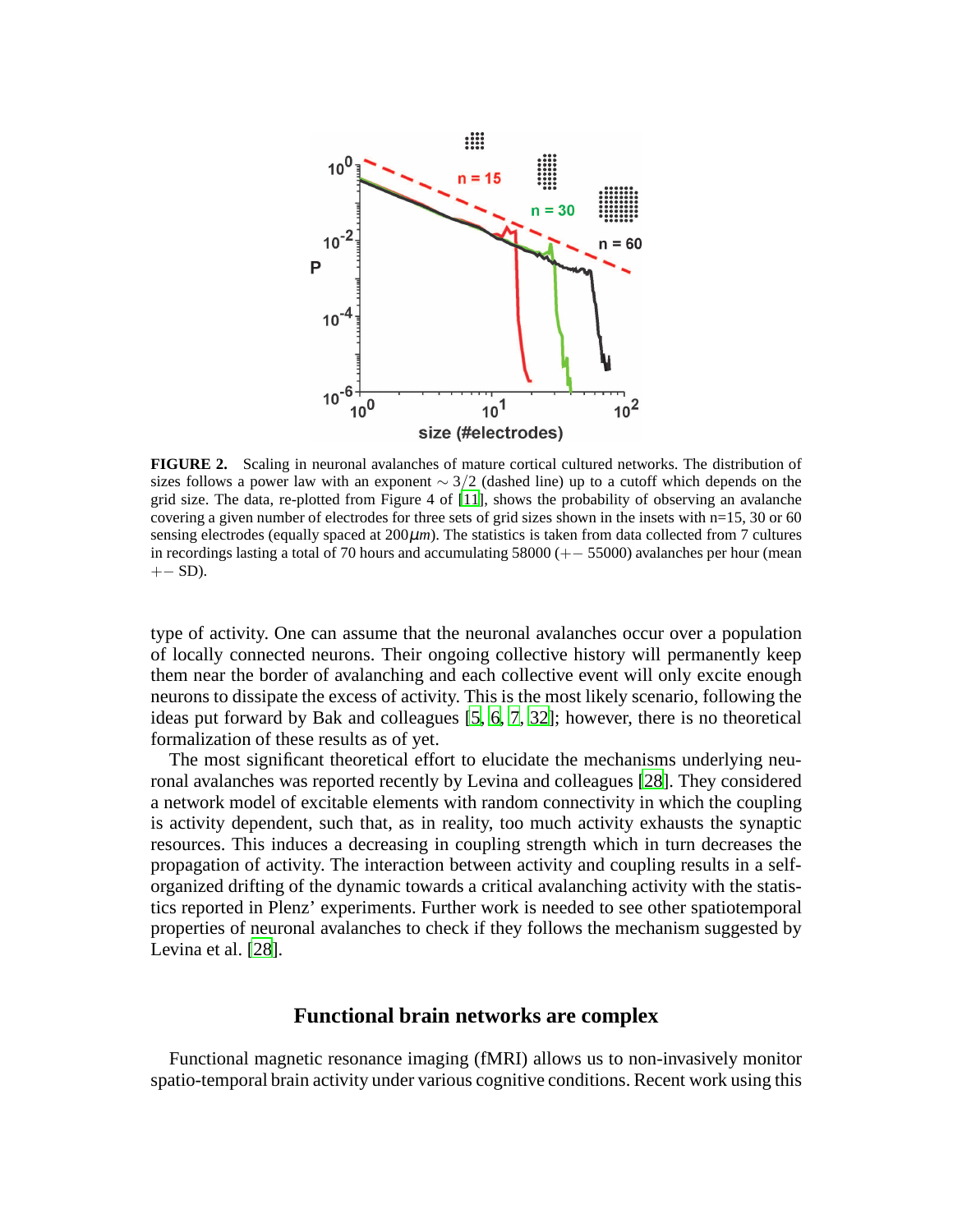

**FIGURE 3.** A typical brain network extracted from the correlations of functional magnetic resonance images. Top panel shows a pictorial representation of the network. The bottom panel shows the degree distribution for two correlation thresholds *rc*. The inset depicts the degree distribution for an equivalent randomly connected network. Data re-plotted from [\[21\]](#page-17-14).

imaging technique demonstrated complex functional networks of correlated dynamics responding to the traffic between regions, during behavior or even at rest (see methods in [\[21](#page-17-14)]. The data was analyzed in the context of complex networks (for a review see [\[42\]](#page-18-8)). During any given task the networks were constructed first by calculating linear correlations between the time series of the blood oxygenated level dependent (BOLD) signal in each of  $36 \times 64 \times 64$  brain sites called voxels. After that, links were defined between those brain sites whose BOLD temporal evolutions were correlated beyond a pre-established value *rc*.

Figure 3, show a typical brain functional network extracted with this technique. The top panel illustrates the interconnected networks' nodes and the bottom panel shows the statistics of the number of links (i.e., the degree) per node. There are a few very well connected nodes in one extreme and a great number of nodes with a single connection. The typical degree distribution approaches a power law distribution with an exponent around 2. Other measures revealed that the number of links as a function of -physical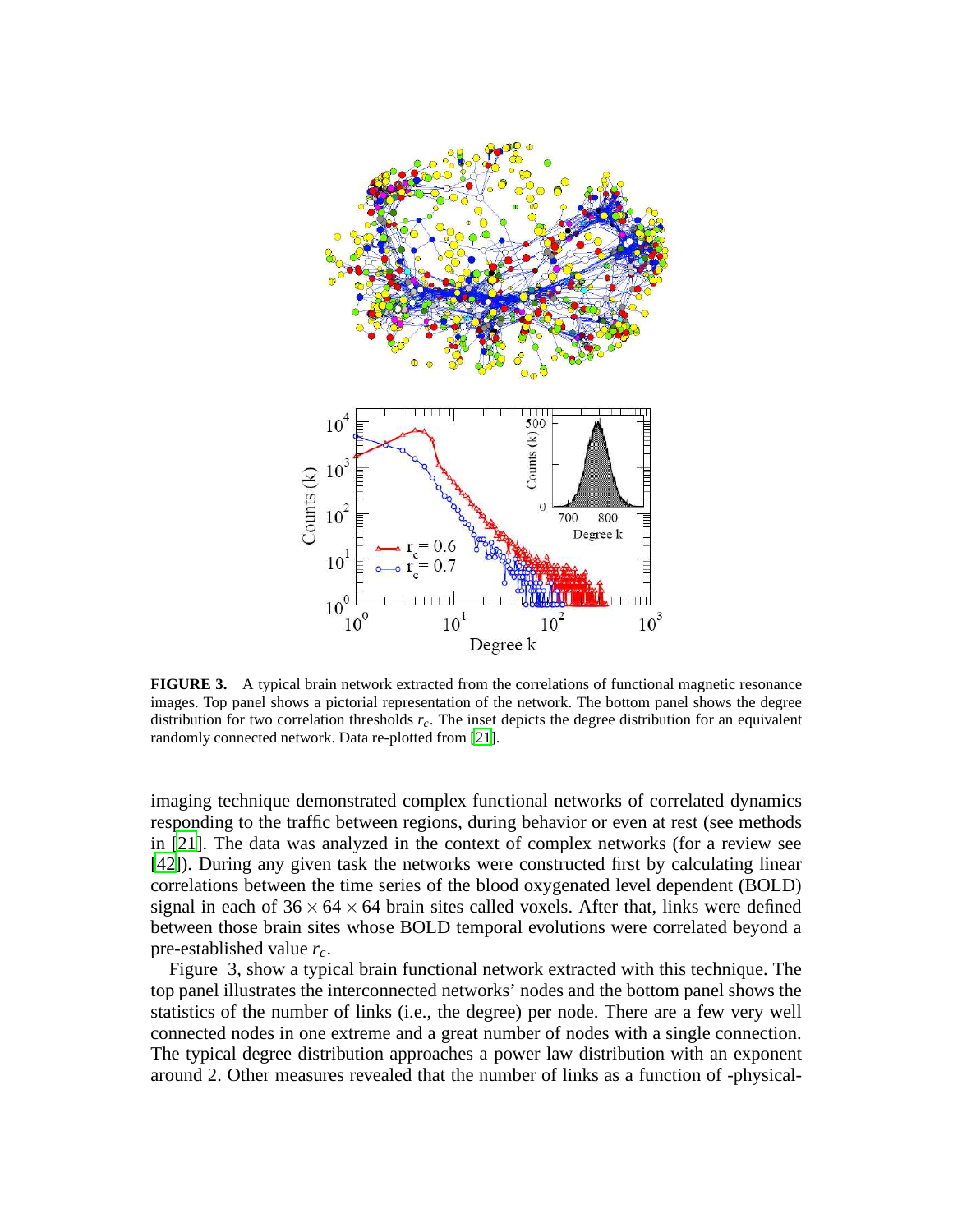distance between brain sites also decays as a power law, something already confirmed by others [\[39](#page-18-9)] using different techniques. Two statistical properties of these networks, path length and clustering, were computed as well. The path length (*L*) between two voxels is the minimum number of links necessary to connect both voxels. Clustering (*C*) is the fraction of connections between the topological neighbors of a voxel with respect to the maximum possible. Measurements of *L* and *C* were also made in a randomized version of the brain network. *L* remained relatively constant in both cases while *C* in the random case were much smaller, implying that brain networks are "small world" nets, a property with several implications in terms of cortical connectivity, as discussed further in [\[43,](#page-18-10) [42](#page-18-8), [4,](#page-16-5) [38\]](#page-17-15). In summary, the work in [\[21](#page-17-14)] shows that functional brain networks exhibit highly heterogeneous scale free functional connectivity with small world properties. Although these results admit a few other interpretations, the long range correlations demonstrated in these experiments are consistent with the picture of the brain operating near a critical point, as will be further discussed below. Of course, further experiments are needed to specifically define and measure some order parameter to clarify the precise nature of these correlations. Furthermore, as more detailed knowledge of the properties of these networks is achieved, the need to integrate this data in a cohesive picture grows [\[44](#page-18-11)].

To gain insight into the possible dynamical origins of Eguiluz [\[21\]](#page-17-14) findings we simulated the Ising model on a relatively small square lattice at the critical temperature. Then, as was done with the brain fMRI data, the linear correlations between the time series of each one the lattice points  $(s_i = \pm 1)$  were calculated:

$$
r(i,j) = \frac{\langle s_i(t)s_j(t) \rangle - \langle s_i(t) \rangle \langle s_j(t) \rangle}{\sigma(s_i(t)\sigma(s_j(t)))},
$$
\n(2)

where  $\sigma^2(s(t) = \langle s^2(t) \rangle - \langle s(t) \rangle^2)$ .

Figure 4 illustrates typical results for the critical temperature. The distribution of correlations is approximately Gaussian, encompassing both positive as well as negative correlations (see the left panel of Figure 4). This is related to the large domains of equally oriented spins found at the critical temperature, which are positively correlated amongst themselves and negatively correlated to domains with opposite spin orientation. These counterbalanced correlations are only present at the critical temperature, since for supercritical temperatures all correlations vanish and for subcritical values only a large domain of a given orientation survive.

In analogy with Eguiluz et al. methods, a correlation network was constructed by defining links between those lattice points whose fluctuations correlated beyond a a given  $r_c$  value. The degree distribution for  $r_c = 0.4$  is depicted in Figure 4 and 5, where it can be seen that there is a mode centered around four (i.e., the number of neighbors in the simulation) and then a long tail which resembles very much the experimental results shown previously. Further details can be appreciated more clearly in Figure 5. The top right panel shows the degree for each lattice point, and the top left a correlation map. Notice that the tail of the degree distribution in the previous figure corresponds here to the points in the two clusters with highest degree (colored yellow-red). In the left panel, the origin of these clusters is clarified by selecting one of them as a seed (labelled S) and plotting its correlation values with the rest of the lattice points. Typical time series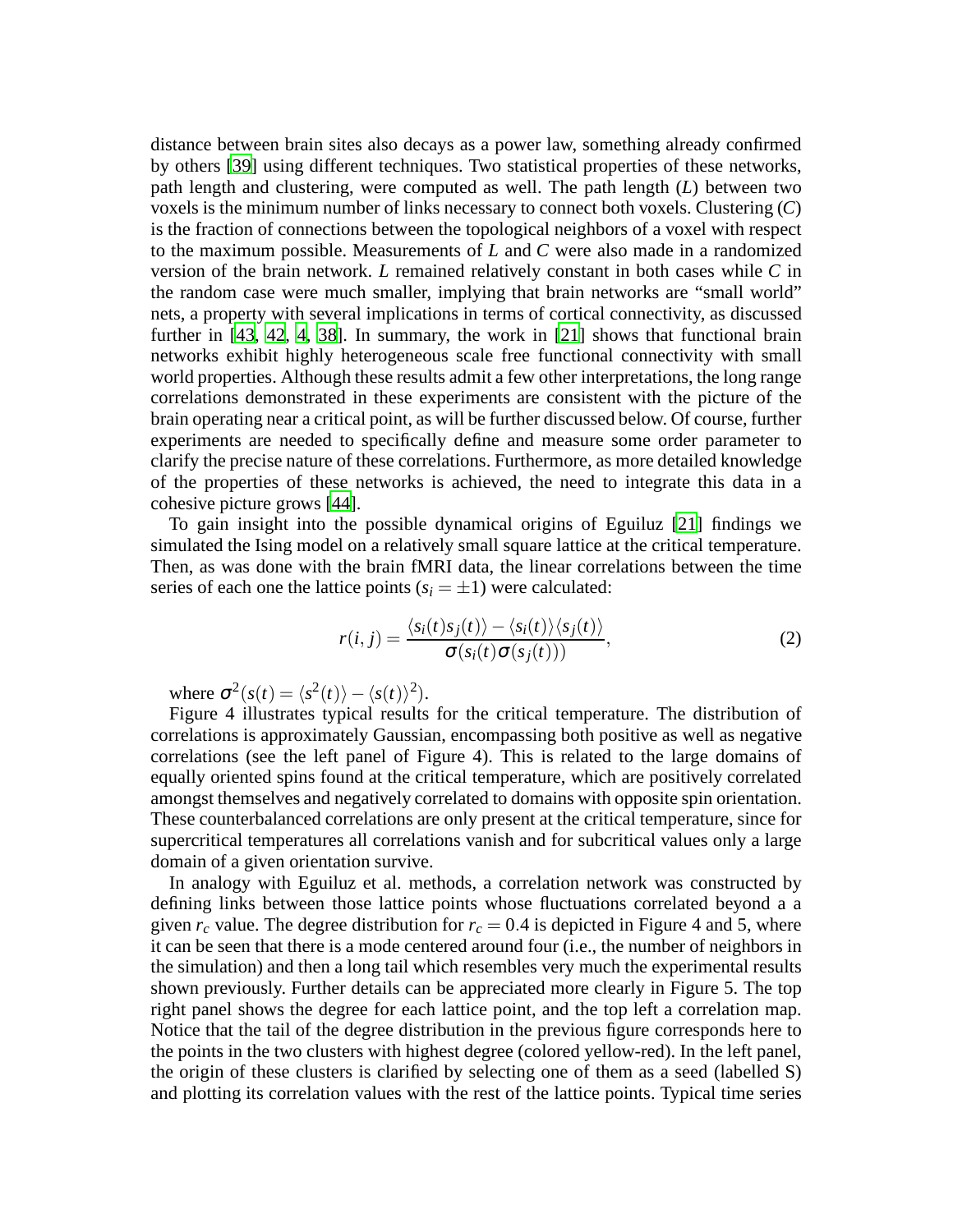

**FIGURE 4.** Ising model at the critical temperature: Left plot shows the distribution of correlation values. Middle and right plots depict the degree distribution of the network extracted. Arrow point at degree=nn=4. Correlation network constructed as in [\[21](#page-17-14)] using a threshold *r<sup>c</sup>* > 0.4 . Simulation of Eq. 1 with  $k = 1$  and  $J = 1$ , discarding a transient  $N_{equil} = 10^8$  steps, we chose  $N_{time} = 1000$  configurations every  $N_{sample} = LxL = 10^4$  steps. Each time step corresponds to a single spin flip. In all cases the system is at the critical temperature ( $T_c \simeq 2.3J/k_B$ )

of two nodes placed far away from the seed: one positively correlated (P) and the other negatively correlated (N) are also plotted in Fig. 5. Note that the two large anti-correlated domains correspond to the two hubs in the degree map.

Of course, these numerical experiments are very far from representing anything close to the details of brain physiology. Nevertheless, they serve the purpose of showing that key features of the correlations seen in the fMRI experiments are also observed in a paradigmatic critical system. The main point of these results is to demonstrate that a correlation network with scale free degree distribution as reported by Eguiluz et al. [\[21](#page-17-14)] can be extracted from a dynamical system, providing is at a critical point, regardless of the underlying connectivity. The example shown here uses the worst case scenario of a lattice with only *local* connectivity, but we expect the main conclusions to remain the same using other less ordered topologies.

It is important to remark that the dynamics described arises in the Ising model with ferromagnetic interactions, i.e., there is only positive correlations between neighbor sites (analogous to have only "excitatory synapsis"). Despite its absence in Eq. 1, negative correlations emerge as a collective property of the critical dynamics. Accordingly, these negative correlations manifest at relatively long time scales (reflecting the collective movements of spins) and not at short time scales. This agrees well both with observations made from fMRI experiments and with those extracted from a detailed model of the cortex [\[26\]](#page-17-16). Finally another aspect to note is that the ratio between the area covered by positive and negative correlations equal to one (see Fig. 5), just as it observed in the brain of healthy people [\[8](#page-16-6)] as discussed in the next section.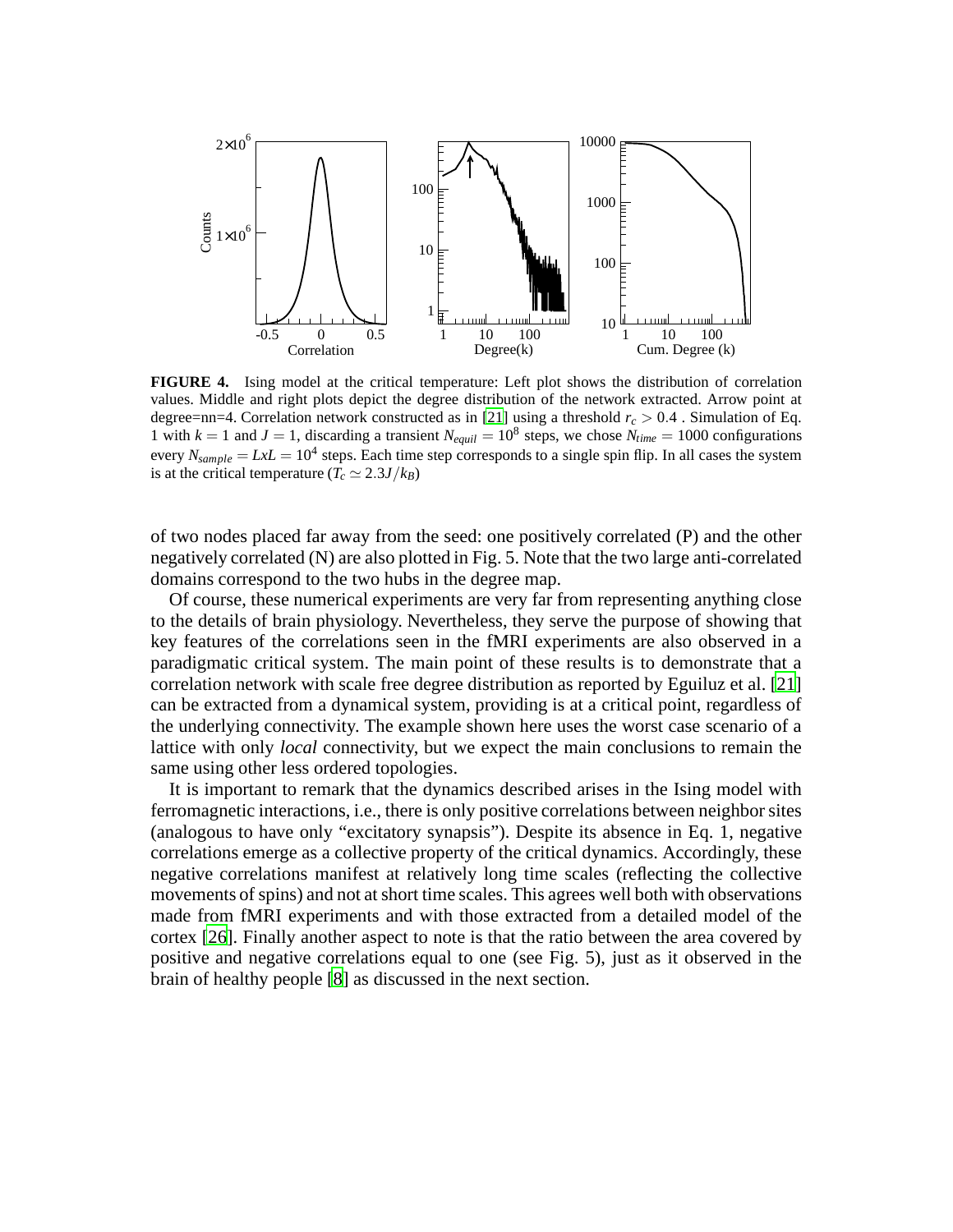

**FIGURE 5.** Ising model at the critical temperature: Top left: Correlations between the seed (S) and the rest of the lattice. Top right: Degree (k) of each lattice point. Bottom: Time series of three selected places, one for the seed (S) and one for a negatively (N) or positively (P) correlated point. Each time step here corresponds to  $10<sup>4</sup>$  single flip spins.

# **What state is the brain "resting state"?**

Over a decade ago [\[9](#page-16-7)] BOLD low-frequency fluctuations were shown to be correlated across widely spatially separated but functionally related brain regions (between left and right sensorimotor cortices) in subjects at rest. Brain "rest" can be defined - more or less unsuccessfully- as the state in which there is no explicit brain input or output.[3](#page-10-0)

<span id="page-10-0"></span><sup>&</sup>lt;sup>3</sup> Readers familiar with Italian traditions advantageously can specify brain rest as the brain state resulting from *"dolce fare niente"*. Translated literally it reads "sweet do nothing" or also the "sweet act of doing nothing".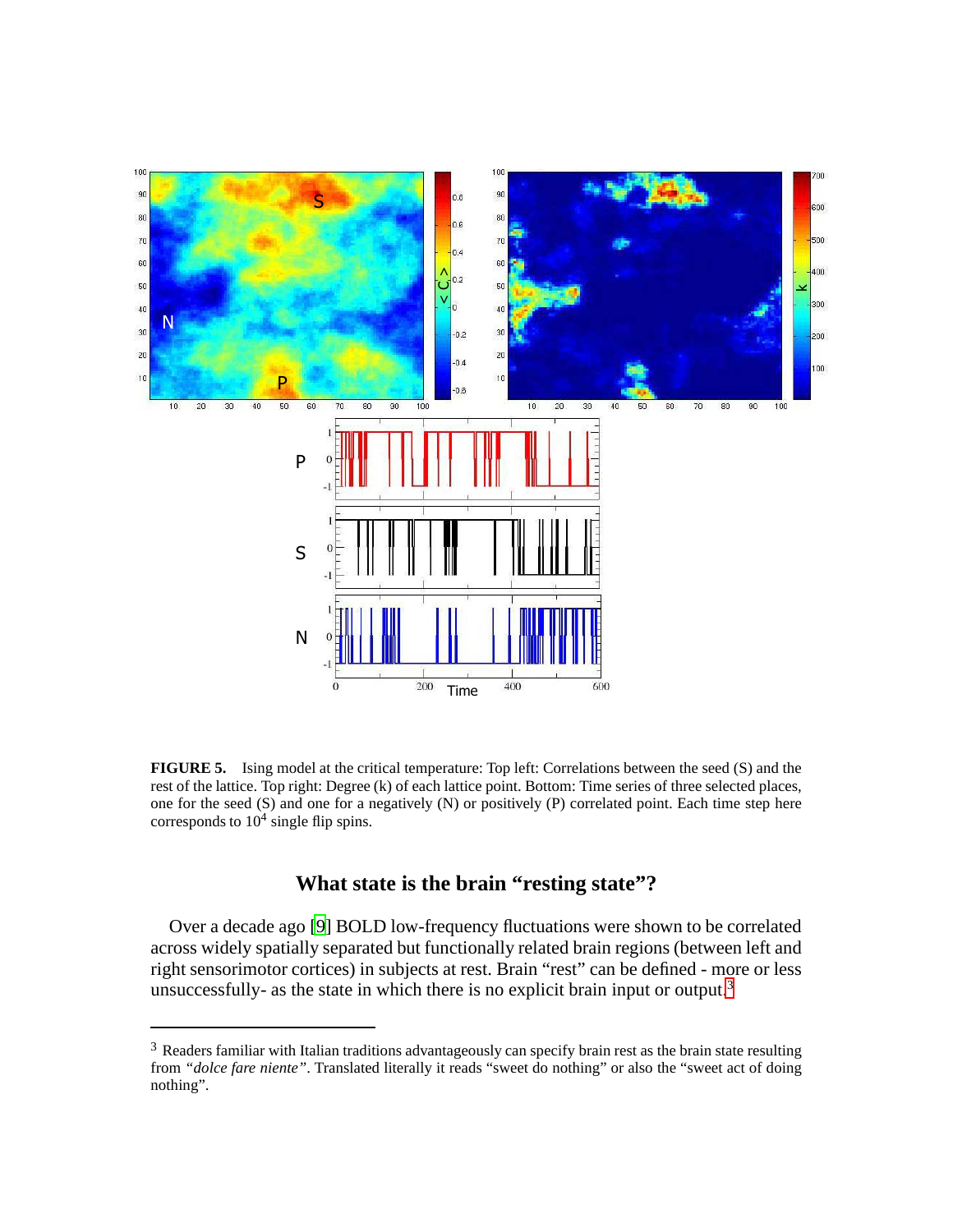Various groups have suggested that these fluctuations are of neuronal origin and correspond to the neuronal baseline or idle activity of the brain. These fluctuations exhibit long-range correlations with the power of the spectrum decaying as  $1/f^{\beta}$ , with  $\beta \sim 1$ . Up until recently these observations were considered a nuisance in the majority of neuroimaging studies and disregarded as unwanted noise, despite the fact that they are the baseline against which other task-related conditions are usually compared.

The notion of a specific network of brain regions active in rest states was reinforced by the observation of a consistent pattern of deactivations seen across many goal-oriented tasks [\[40](#page-18-12)]. This observation coupled, with studies of cerebral blood flow led Raichle and colleagues [\[35\]](#page-17-17) to propose a theory for the so called brain "default mode networks". This view sees BOLD signal decreases during cognitive tasks as one way to identify how the brain is active during rest. In other words, what part of the brain was more active during rest is inferred by identifying what is being deactivated during a given task.

One simple way used to study this network is to look at the linear correlations between the time series of BOLD activity of different regions of the brain [\[22\]](#page-17-7). Figure 6 shows a typical result from experiments in with the subjects were ask to track the height of a moving bar varying in time during fMRI data collection [\[8\]](#page-16-6). The depicted correlation maps were constructed by first extracting time series for the seeds (small green circles in Fig. 6, obtaining averaging a cube of 3x3x3 voxels) and then computing its correlation coefficient with the time series of all the other brain voxels. This is equivalent to the correlation map shown previously for the Ising model (Fig. 5 top left panel).

Figure 6 shows correlation maps associated with six predefined seed regions. Based on previous results, these seeds are known to be sensitive to the task being conducted. Three regions, referred to as task-positive regions, exhibit activity increases during the task, and three regions, referred to as task-negative regions, exhibit activity decreases (de-activation) during the attention task [\[22](#page-17-7), [14\]](#page-17-18). Task-positive regions were centered in the intraparietal sulcus (IPS), the frontal eye field region (FEF), and the middle temporal region (MT). Task-negative regions were centered in the medial prefrontal (mPFC), posterior cingulate/precuneus (PCC), and lateral parietal cortex (LP).

The correlation maps of Figure 6 summarize the functional co-activation between a given seed region and the rest of the cortex. These maps replicate very closely the ones described at rest [\[22](#page-17-7), [29,](#page-17-19) [35,](#page-17-17) [36](#page-17-20)], since it is known that in minimally demanding tasks brain functional connectivity approximates the functional connectivity seen during rest [\[22,](#page-17-7) [24,](#page-17-21) [25\]](#page-17-22). It displays brain regions that are positively correlated (red-yellow colors) and regions that are negatively correlated (blue-green colors) with any of the chosen seeds. An important experimental finding was that the ratio between the area covered by positive correlations and those with negative correlations was always very close to one [\[8\]](#page-16-6) (see Fig. 5 and Fig. 6). This was consistently found in all healthy volunteers analyzed up to now. However, the same analysis carried out in patients that have suffered chronic pain for many years, revealed a ratio up to forty times larger [\[8](#page-16-6)]. This suggests a healthy dynamic balance of the resting state network, which deserves to be explored further.

The brain is clearly not a lattice and the connectivity is not homogeneous. Moreover the "small world" features revealed by fMRI described earlier are also found in the anatomical connectivity [\[43](#page-18-10)]. Thus, finding in any given complex spatiotemporal pat-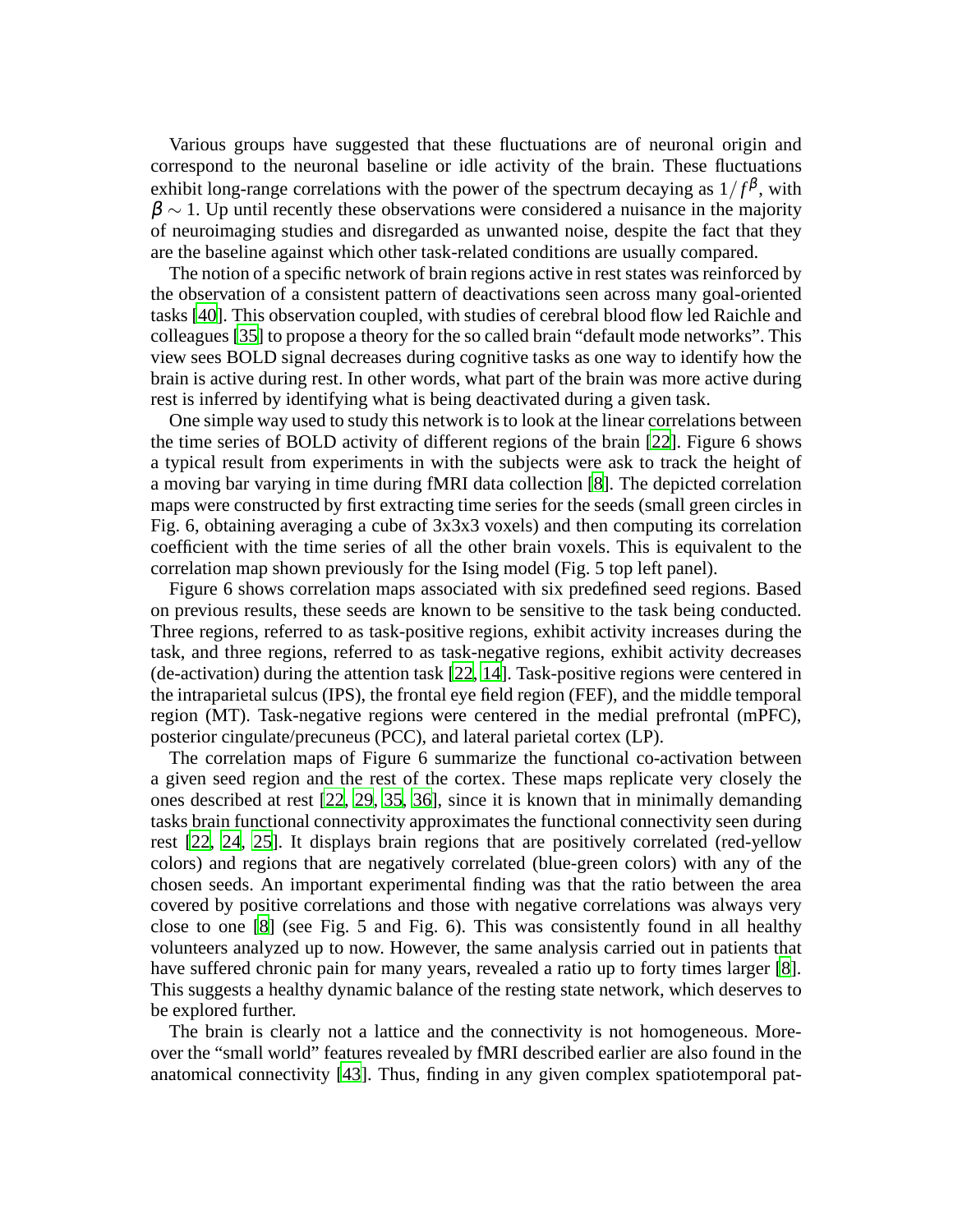

**FIGURE 6.** Typical balanced correlated-anticorrelated spatial domains of brain fMRI recorded from human volunteers during a simple attention task (replotted from Baliki et al. [\[8\]](#page-16-6). These patterns are typical of healthy individuals, where the total area covered by positive correlations is approximately the same as that covered by negatively correlations. The data shows averaged z-score maps (for a group of 15 volunteers) showing regions with significant correlations with the six seed regions (small circles). The results shown correspond to three task-negative seed regions: mPFC, PCC, and LP, as well as to three taskpositive seed regions: IPS, FEF, and MT. Colors indicate regions with positive correlations (red-yellow) and negative correlations (blue-green); both have z-scores  $> 2.3$  (p $< 0.01$ ). The group z-score conjunction map below shows voxels significantly correlated or anti-correlated with at least five of the six seed regions.

terns what is due to the dynamics and what is induced by the underlying structure is still a difficult problem.

In an attempt to gain insight into the brain resting state fluctuations, Honey et al. [\[26](#page-17-16)], simulated the cerebral cortex using neuronal dynamics under the real structural connections given by known large scale connectivity. According with their results, coupled excitable elements embedded in this type of anatomical architecture, favors the emergence of spatio-temporal patterns such as those observed in the brain at resting condition. For instance, they found that the functional connectivity seen in the BOLD signal are present at low frequency as a result of fluctuations in the aggregate number of transients cou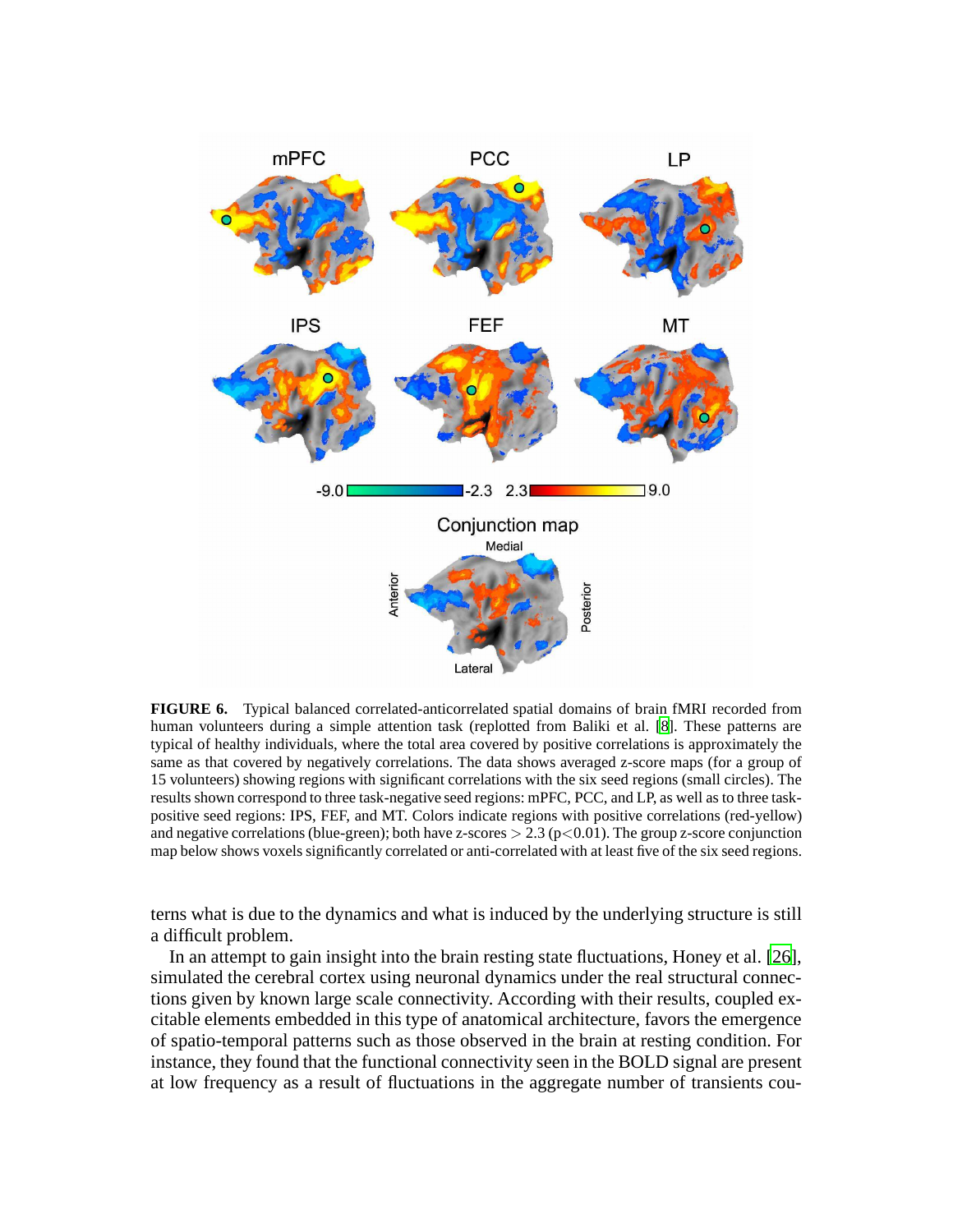plings and decoupling occurring at a more rapid scale ( $\approx 10Hz$ ). At the slow time scale they identify two major anti-correlated functional clusters which, in their interpretation, are coordinated via anatomical connection patterns. Nevertheless, the results shown in Fig. 5 suggest that these anticorrelated clusters can be originated solely by the critical dynamics.

The possibility which we favor is that the correlations seen during resting state are very similar to those described for the Ising model at the critical temperature. Of course, this similarity is not in the details, but in the fundamental aspects of the dynamics. In this view, spins are represented by entire regions of coherent neuronal groups, say for instance any of the seeds we choose in Figure 6. Thus, at each moment in time, each cortical region competes or cooperates according with the connectivity and the dynamics at that moment. The experimental observation that at any given time positive and negative correlations are equal is awaiting to be explained, and its implications for disease further explored. We claim that the brain is always near criticality such that the spatiotemporal patterns illustrated above should be scale-invariant, and some other temporal variables describing its evolution power law distributed. If that is the case, then the resting state dynamical equivalent is criticality as in other extended non-linear systems near the edge of a phase transition.

# **Epileptic seizures as brain quakes?**

In a recent paper, Osorio et al. [\[31\]](#page-17-23) shows an interesting analysis of the temporal organization of epileptic seizures. They studied very large catalogues of seismic activity and epileptic seizures with special attention to the statistical distribution of event sizes, and waiting time between these events. Their analysis reveals an striking analogy between the dynamics of seizures and well known power laws governing earthquakes such as the Gutemberg-Ritcher and Omori laws.

Some counterintuitive conclusions are worth to mention, already noted for earthquakes [\[5\]](#page-16-0), such as the meaningless use of intensity and duration to characterize a given seizure. This is analogous to the scale invariance noticed already in the analysis of earthquakes. In earthquakes, (as now seems in seizures) it is known that to establish the probability of any event one must specify a time window, a spatial grid size, and a given intensity of that event.

Osorio et al.'s approach also elegantly answers the classical question of why a seizure stops. An earthquake stops spontaneously whenever it has released the excess energy accumulated. In geology terminology an earthquake "starts without knowing how big is going to be or how long it is going to last". Neuronal avalanches, according to Plenz' work described earlier, also obey the same laws. According to the findings of Osorio et al. the mechanism by which seizures stop is related with the same critical process that triggers them. The authors comment that "scale invariance in seizures may be conceptualized as the hallmark of certain complex systems (the brain in this case) in which, at or near the critical point, its component elements (neurons) are correlated over all existing spatial (minicolum, column, macrocolum, etc.) and temporal scales (microseconds, seconds, tens of seconds, etc.)"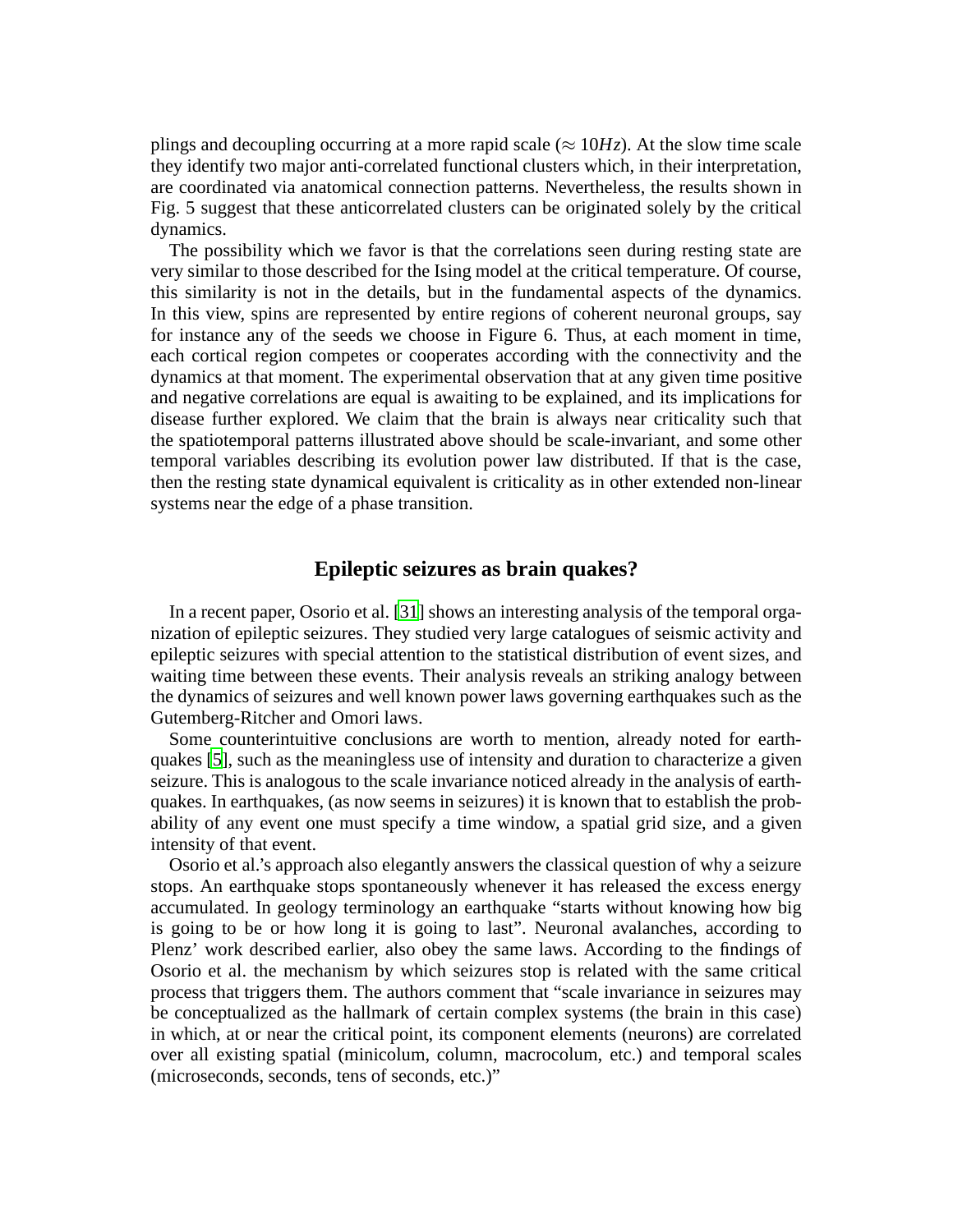

**FIGURE 7.** Sensory networks constructed with branching ratios close to one maintain, on the average, the input activity (green, followed by yellow and red), thus optimizing the dynamic range. In supercritical networks, however, activity explodes, while in subcritical ones are unable to sustain any input pattern. Redrawn from [\[17](#page-17-2)].

The similarities uncovered by Osorio et al. suggest that the researchers' intuition regarding the statistical laws governing epileptic seizures need to be adjusted accordingly.

#### **Senses are critical**

Of course brains are useful to escape from predators, move around, choose a mate or find food, and in these respects the sensory apparatus is critical for any animal survival. Recent results indicate that senses are also critical in the thermodynamic sense of the word. Consider first the fact that the density distribution of the various form of energy around us is clearly inhomogeneous, at any level of biological reality, from the sound loudness any animal have to adapt, to the amount of rain a vegetable have to take advantage. From the extreme darkness of a deep cave to the brightest flash of light there are several order of magnitude changes; nevertheless our sensory apparatus is able to inform the brain of such changes.

It is well known that isolated neurons are unable to do that because of their limited dynamic range, which spans only a single order of magnitude. This is the oldest unsolved problem in the field of psychophysics, tackled very recently by Kinouchi and Copelli [\[27\]](#page-17-24) by showing that the dynamics emerging from the *interaction of coupled excitable elements*, is the key to solving the problem. Their results show that a network of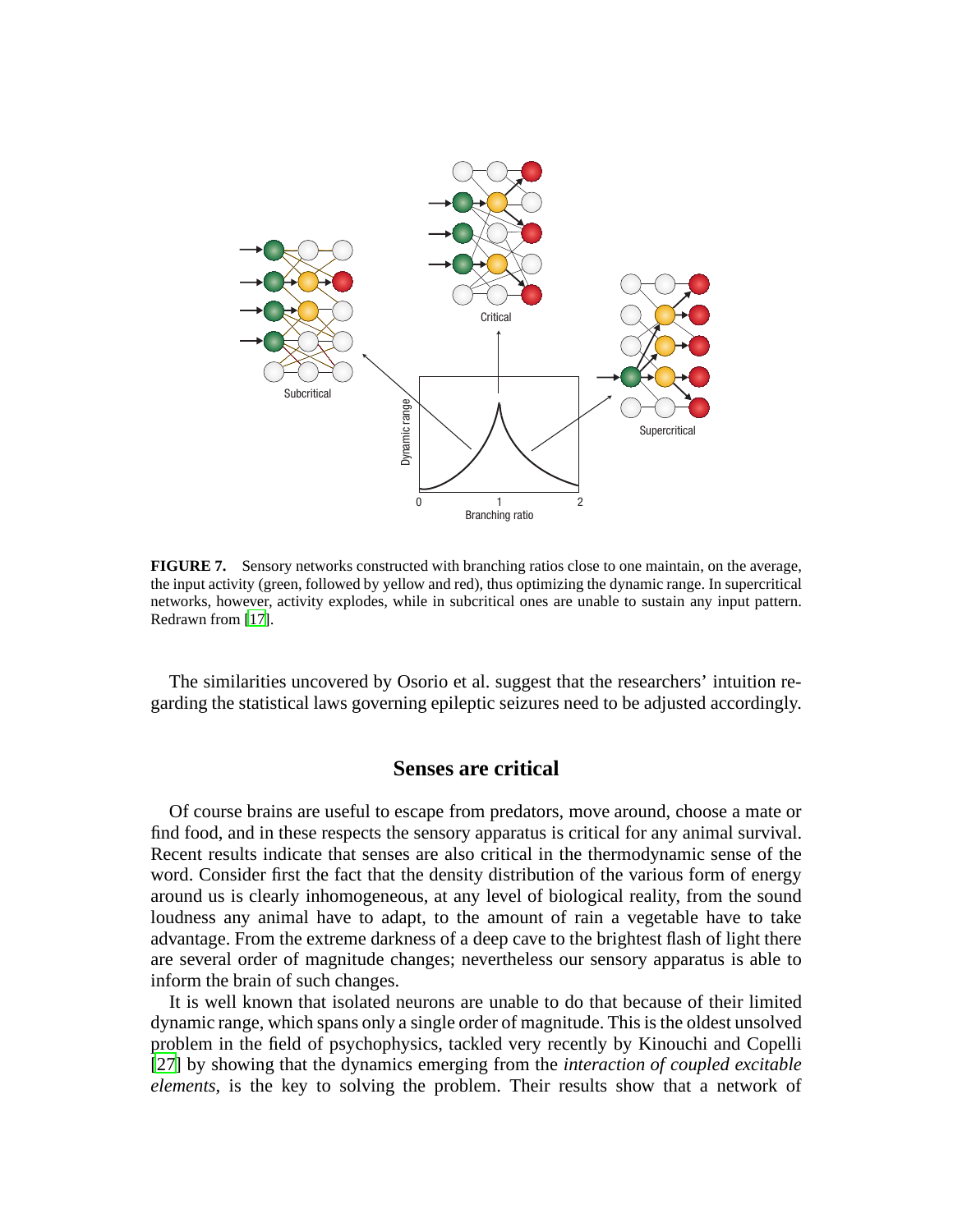excitable elements set precisely at the edge of a phase transition - or, at criticality can be both, extremely sensitive to small perturbations and still able to detect large inputs without saturation. This is generic for any network regardless of the neurons' individual sophistication. The key aspect in the model is a local parameter controlling the amplification of any initial firing activity. Whenever the average amplification is very small activity dies out, as it can be seen in the cartoon of Figure 7. In this case the system is subcritical and not sensitive to small inputs. On the other hand, choosing an amplification very large one sets up the conditions for a supercritical reaction in which for any - even very small - inputs the entire network fires. It is only in between these two extremes that the networks have the largest dynamic range. Thus, amplification around unity, i.e., at criticality, seems to be the optimum condition for detecting large energy changes as an animal encounters in the real world [\[17](#page-17-2)]. Of course, in a critical world energy is dissipated as a fractal in space and time with the characteristic highly inhomogeneous fluctuations. As long as the world around is critical, it seems that the evolving organisms embedded in it have no better choice than to be critical as well.

# **OUTLOOK**

The study of collective phenomena is at the center of statistical physics. It is not surprising then, to see the recent outburst of physics and mathematics publications studying this type of phenomena in the context of computer science as well as social and economic settings. While in all these fields there is a clear transfer of methods and ideas from statistical physics, identical flow has yet to start in brain science.

This lack of communication is even more intriguing if one considers that most see brain science precisely as the study of collective patterns of neuronal activity. Nonetheless, this acknowledgment had not yet been translated into useful approaches. To the contrary, the literature contains numerous old and new promises to understand brain function by way of very large (and in some cases very detailed) numerical simulations of millions of neurons, completely orphan of considerations related with the statistical physics of collective phenomena in large systems.

To make the point above relevance of these ideas, let us recall once more the results presented in Figure 5 and the connectivity between the sites revealed in Figure 4. As it was discussed, on one side the connectivity says that the system is a lattice with only four nearest neighbors, but the correlations reveal a network with scale-free degree distribution. It seems to be a gross contradiction, but the apparent divorce between the patterns dictated by the coupling equations and those found by the analysis of the spatial correlations will not surprise those already familiar with emergent phenomena at the critical state. Again, lets remind ourselves that the divorce between "anatomy" (i.e., the coupling) and dynamics disappears both in the supercritical and subcritical state (as correlations vanish). Now, let suppose that the time series data in Figure 5 were to be from a typical brain experiment. Classical approaches of brain connectivity, based either in the analysis of correlations (i.e., so-called "functional" connectivity or in the anatomical (i.e., "effective") connections could never reach to the right conclusion and solve the puzzle. It is only by knowing about the features of critical phenomena that the apparent puzzle can be solved. As far as we know, there is no report in the literature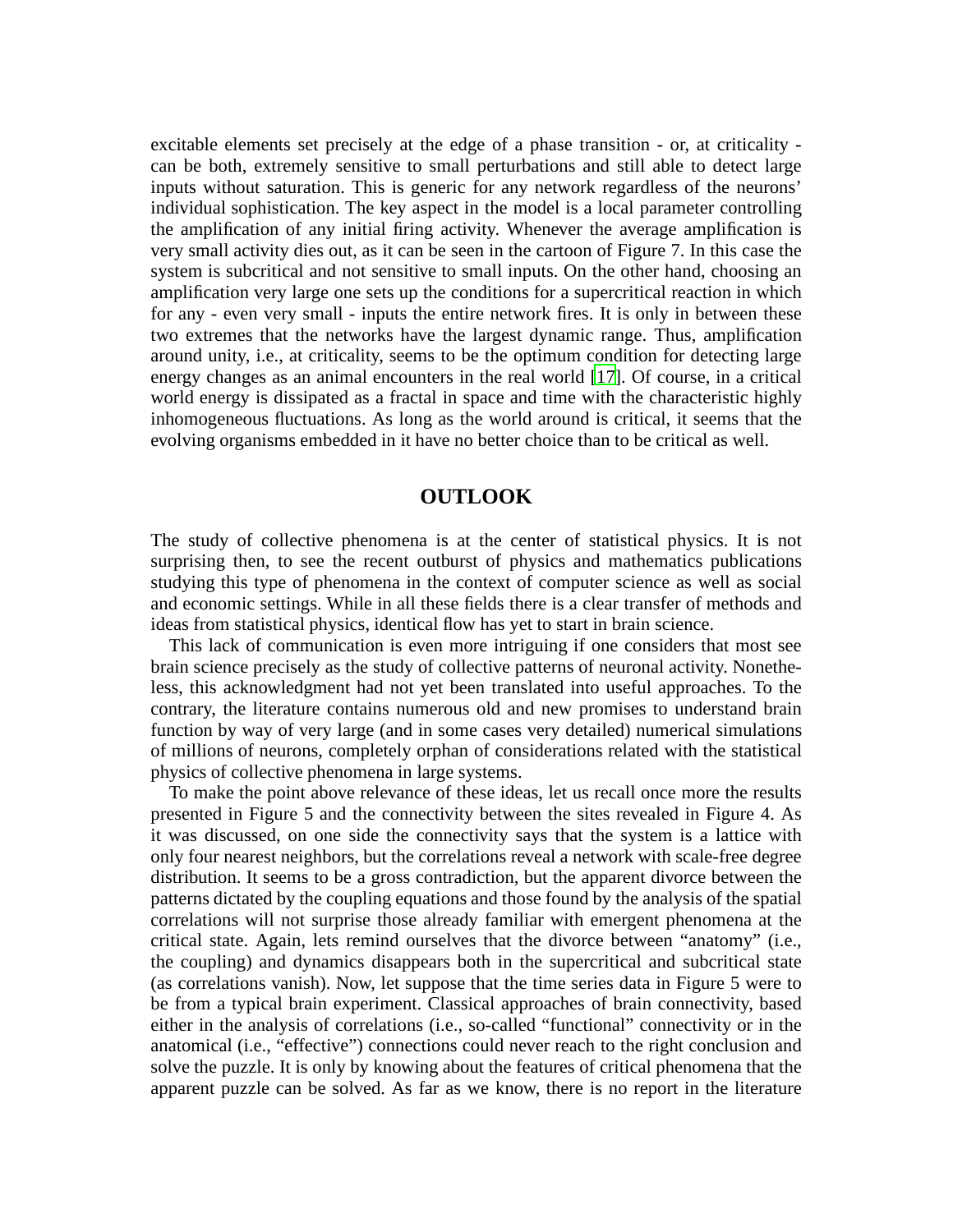suggesting changes in the character of the functional connectivity due to the dynamics at the critical point as we suggest here.

In summary, according with the proposal reviewed here, several relevant aspects of brain dynamics *can* be only understood using the theoretical framework as for any nonequilibrium thermodynamic system near the critical point of a second order phase transition. That include the understanding of neuronal dynamics at small scale, the cooperative-competitive equilibrium seen at rest in the healthy cortex, the burst of brain quakes during seizures and the optimization of the dynamic range at the sensory periphery. We have mentioned but left out the discussion of behavior, which understanding we submit should also benefit from this approach.

Some of the ideas here are novel, but the motivation is not, since Ashby was probably the first to indicate how fundamental is to understand the way self-organization shapes brain function [\[1](#page-16-8)]. Nevertheless, these views are gaining momentum, and is refreshing to read recent reviews [\[53](#page-18-13), [54,](#page-18-14) [55\]](#page-18-15) advocating the further study of phase transitions, metastability and criticality in cognitive models and experiments. This enlightening perspective is even more meaningful coming from those that first introduced information theory to the study of sensation in neuroscience,... forty three years ago [\[56\]](#page-18-16).

## **ACKNOWLEDGMENTS**

Work supported by NIH NINDS of USA. Thanks to Drs. D. Plenz and J.P. Segundo for stimulating discussions, and to E. Parks for proofreading the manuscript. PB and DF are researchers supported by CONICET, Argentina.

# **REFERENCES**

- <span id="page-16-8"></span>1. W. Ross Ashby. (1962). Principles of the self-organizing system. In *Principles of Self-Organization* Transactions of the University of Illinois Symposium, edited by H. Von Foerster and G. W. Zopf. Jr, Pergamon Press, London, UK , pp. 255–278.
- 2. S. Achard, R. Salvador, B. Whitcher, J. Suckling, E. Bullmore. Resilient, low-frequency, smallworld human brain functional network with highly connected association cortical hubs. *J Neurosci* **26**, 63–72 (2006).
- 3. D.S. Bassett, A. Meyer-Lindenberg, S. Achard, T. Duke, E. Bullmore. Adaptive reconfiguration of fractal small-world human brain functional networks. *Proc. Natl. Acad. Sci. USA* **103**, 19518 – 19523 (2006).
- <span id="page-16-5"></span>4. D.S. Bassett & E. Bullmore. Small-World Brain Networks. *The Neuroscientist* **12**, 512 – 523 (2006).
- <span id="page-16-0"></span>5. P. Bak (1997). *How Nature works.* Oxford University Press, Oxford UK, 1–212.
- <span id="page-16-2"></span>6. P. Bak, C. Tang, K. Wiesenfeld. Self-organized criticality: an explanation of the 1/f noise. *Phys. Rev. Lett.* **59**, 381 (1987).
- <span id="page-16-3"></span>7. P. Bak & D.R. Chialvo. Adaptive learning by extremal dynamics and negative feedback. *Phys. Rev. E* **63**, 031912 (2001).
- <span id="page-16-6"></span>8. M.N. Baliki, P.Y. Geha, A.V. Apkarian, D.R. Chialvo. Beyond feeling: Chronic pain hurts the brain disrupting the default mode networks. *J. Neuroscience* **28**, 1398 – 1403 (2008).
- <span id="page-16-7"></span>9. B. Biswal, F. Yetkin, V. Haughton, J. Hyde. Functional connectivity in the motor cortex of resting human brain using echo-planar MRI. *Magn. Res. Med.* **34**, 537–541 (1995).
- <span id="page-16-1"></span>10. M. Buchanan . *Ubiquity*. Weidenfeld and Nicolson. London, UK, (2000).
- <span id="page-16-4"></span>11. J.M. Beggs & D. Plenz. Neuronal avalanches in neocortical circuits. *J. Neuroscience* **23**, 11167– 11177 (2003).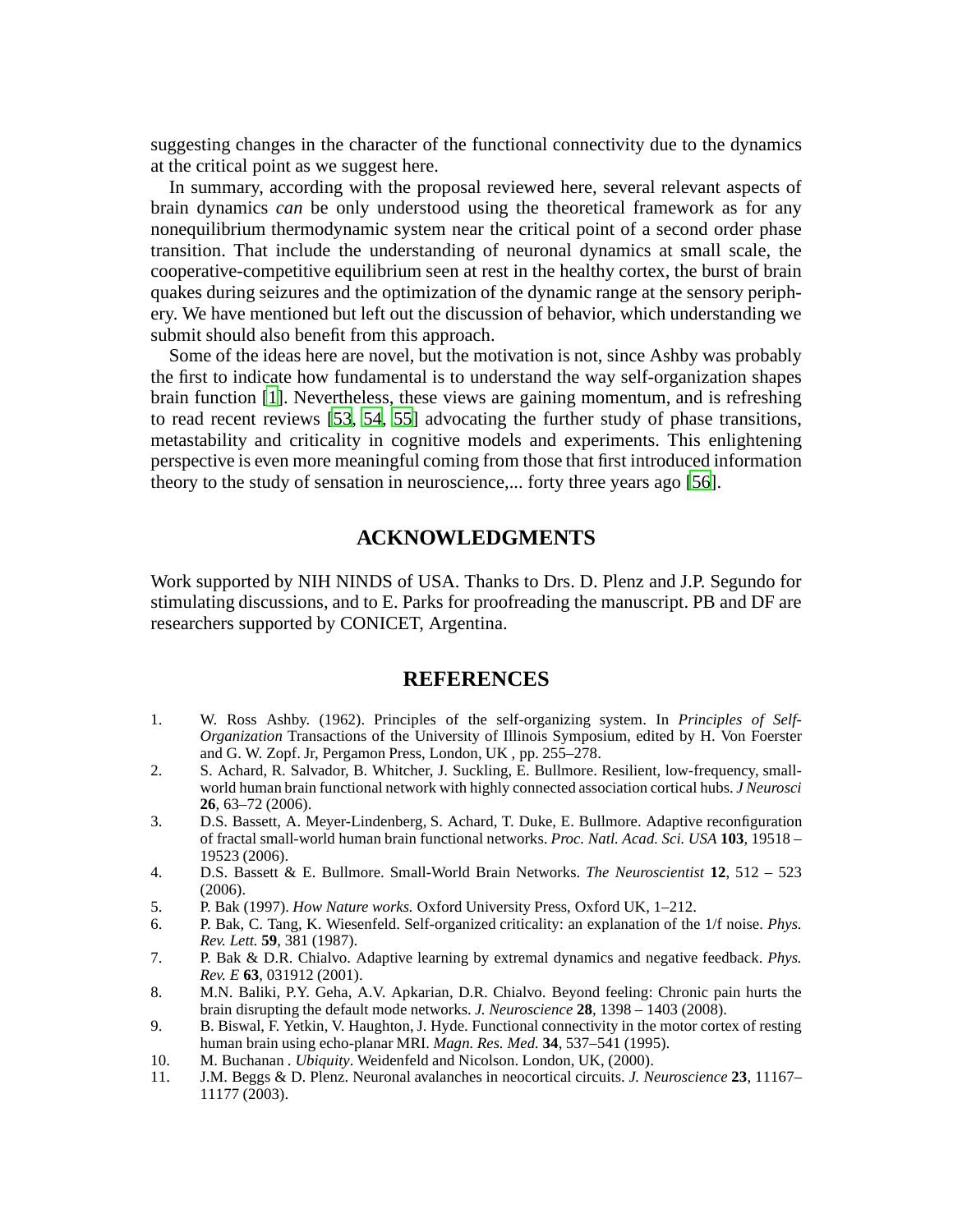- <span id="page-17-10"></span>12. J.M. Beggs, & D. Plenz. Neuronal avalanches are diverse and precise activity patterns that are stable for many hours in cortical slice cultures. *J. Neuroscience* **24** 5216–5229, (2004).
- <span id="page-17-8"></span>13. D. Boyer, G. Ramos-Fernández, O. Miramontes, J. L. Mateos, G. Cocho, H. Larralde, H. Ramos, F. Rojas. Scale-free foraging by primates emerges from their interaction with a complex environment. *Proceedings of the Royal Society of London 717 Series B: Biological Sciences* **273**, 1743–1750 (2006). Also as [http://xxx.lanl.gov/abs/q-bio.PE/0601024.](http://xxx.lanl.gov/abs/q-bio.PE/0601024)
- <span id="page-17-18"></span>14. M. Corbetta, & G.L. Shulman. Control of goal-directed and stimulus driven attention in the brain. *Nat Rev Neurosci* **3**, 201–215 (2002).
- <span id="page-17-0"></span>15. D.R. Chialvo & P. Bak. Learning from mistakes. *Neuroscience* **90**, 1137–1148 (1999).
- <span id="page-17-1"></span>16. D.R. Chialvo. Critical brain networks. *Physica A* **340**, 756–765 (2004).
- <span id="page-17-2"></span>17. D.R. Chialvo. Are our senses critical? *Nature Physics* **2**, 301–302 (2006).
- <span id="page-17-3"></span>18. D.R. Chialvo. The brain near the edge. In: *Cooperative behavior in neural systems: Ninth Granada Lectures.* AIP Conference Proceedings, 887, pp.1–12 (2007).
- <span id="page-17-4"></span>19. D.R. Chialvo. Emergent complexity: What uphill analysis or downhill invention cannot do. *New Ideas in Psychology* (in press), (2008).
- 20. S. Dehaene & L. Nagache. Towards a cognitive neuroscience of consciousness: basic evidence and a workspace framework. *Cognition* **79**,1–37 (2001).
- <span id="page-17-14"></span>21. V.M. Eguiluz, D.R. Chialvo, G. Cecchi, M. Baliki, A.V. Apkarian. Scale free brain functional networks. *Phys Rev Lett.* **94**, 018102 (2005).
- <span id="page-17-7"></span>22. M.D. Fox, A.Z. Snyder, J.L. Vincent, M. Corbetta, D.C. van Essen, M. E. Raichle. The human brain is intrinsically organized into dynamic, anticorrelated functional networks. *Proc. Natl. Acad. Sci. U.S.A.* **102**, 9673–9678 (2005).
- 23. M.D. Fox & M.E. Raichle. Spontaneous fluctuations in brain activity observed with functional magnetic resonance imaging. *Nat. Rev. Neurosci.* **8**,700–711 (2007).
- <span id="page-17-21"></span>24. M.D. Greicius, B. Krasnow, A.L. Reiss, V. Menon. Functional connectivity in the resting brain: a network analysis of the default mode hypothesis. *Proc Natl Acad Sci U S A* **100**, 253–258 (2003).
- <span id="page-17-22"></span>25. M.D. Greicius, G. Srivastava, A.L. Reiss, V. Menon. Default-mode network activity distinguishes Alzheimer's disease from healthy aging: Evidence from functional MRI. *Proc Natl Acad Sci U S A* **101**, 4637–4642 (2004).
- <span id="page-17-16"></span>26. C.J. Honey, R. Kotter, M. Breakspear, O. Sporns. Network structure of cerebral cortex shapes functional connectivity on multiple time scales. *Proc Natl Acad Sci U S A* **104**, 10240–10245 (2007).
- <span id="page-17-24"></span>27. O. Kinouchi & M. Copelli. Optimal dynamical range of excitable networks at criticality. *Nature Physics* **2**, 348–352 (2006).
- <span id="page-17-13"></span>28. A. Levina, J.M. Herrmann, T. Geisel. Dynamical synapses causing self-organized criticality in neural networks. *Nature Physics* **3**, 857–860 (2007).
- <span id="page-17-19"></span>29. M.F. Mason, M.I. Norton, J.D Van Horn, D.M. Wegner, S.T. Grafton, C.N. Macrae. Wandering minds: the default network and stimulus-independent thought. *Science* **315**, 393–395 (2007).
- <span id="page-17-6"></span>30. N. Metropolis, A.W. Rosenbluth, M.N. Rosenbluth, A.H. Teller, E. Teller. Equations of State Calculations by Fast Computing Machines. *Journal of Chemical Physics* **21**, 1087–1092 (1953).
- <span id="page-17-23"></span>31. I. Osorio, M.G. Frei, D. Sornette, J. Milton, Y-C. Lai. Epileptic Seizures: Quakes of the brain? [http://arxiv.org/abs/0712.3929,](http://arxiv.org/abs/0712.3929) (2008).
- <span id="page-17-5"></span>32. M. Paczuski & P. Bak. Self organization of complex systems. In Proceedings of 12th Chris Engelbrecht Summer School, (1999). Also as [http://www.arxiv.org/abs/cond-mat/9906077.](http://www.arxiv.org/abs/cond-mat/9906077)
- <span id="page-17-12"></span>33. T. Petermann, M.A. Lebedev, M. Nicolelis, D. Plenz. Neuronal avalanches in vivo. *Society for Neuroscience Abstracts* 531.1, (2006).
- <span id="page-17-11"></span>34. D. Plenz & T.C. Thiagarajan. The organizing principles of neuronal avalanche activity: cell assemblies in the cortex? *Trends in Neuroscience* **30**,101–110 (2007).
- <span id="page-17-17"></span>35. M.E. Raichle, A.M. MacLeod,A.Z. Snyder, W.J. Powers, D.A. Gusnard, G.L. Shulman. A default mode of brain function. *Proc Natl Acad Sci U S A* **98**, 676–682 (2001).
- <span id="page-17-20"></span>36. M.E. Raichle. Neuroscience. The brain's dark energy. *Science* **314**, 1249–1250 (2006).
- <span id="page-17-9"></span>37. G. Ramos-Fernández, D. Boyer, V.P. Gómez. A complex social structure with fission-fusion properties can emerge from a simple foraging model. *Behav Ecol Sociobiol* **60**, 536–549 (2006).
- <span id="page-17-15"></span>38. J.C. Reijneveld, S.C. Ponten, H.W. Berendse, C.J. Stam. The application of graph theoretical analysis to complex networks in the brain. *Clinical Neurophysiology* **118**, 2317–2331 (2007).